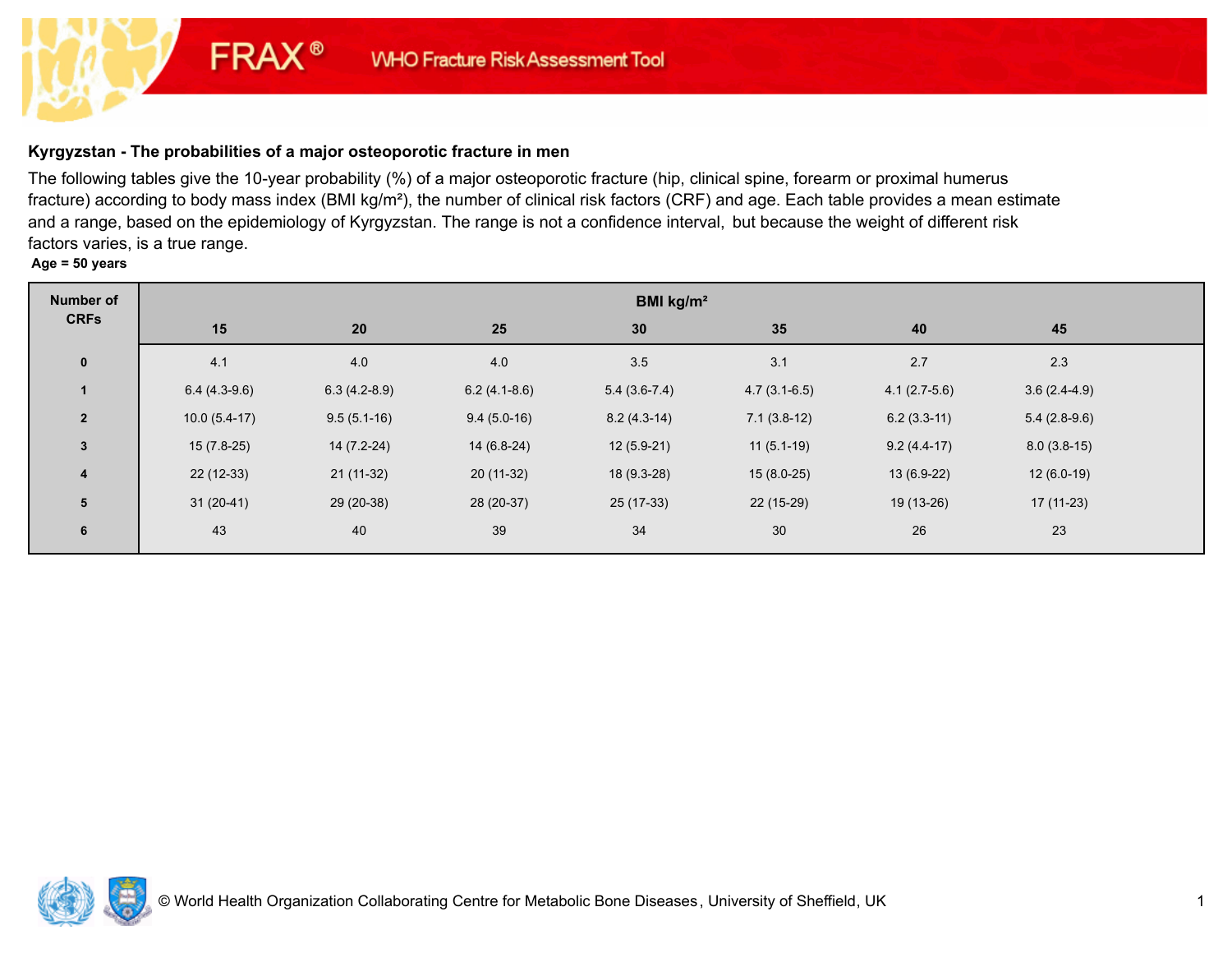### **Age = 55 years**

**FRAX®** 

| <b>Number of</b>        | BMI kg/m <sup>2</sup> |                |                |                |                |                |                |  |  |
|-------------------------|-----------------------|----------------|----------------|----------------|----------------|----------------|----------------|--|--|
| <b>CRFs</b>             | 15                    | 20             | 25             | 30             | 35             | 40             | 45             |  |  |
| $\mathbf 0$             | 4.2                   | 4.1            | 4.0            | 3.5            | 3.0            | 2.6            | 2.3            |  |  |
| $\mathbf{1}$            | $6.6(4.5-9.8)$        | $6.3(4.3-8.9)$ | $6.2(4.2-8.5)$ | $5.3(3.6-7.3)$ | $4.6(3.1-6.3)$ | $4.0(2.7-5.5)$ | $3.5(2.3-4.7)$ |  |  |
| $\overline{2}$          | $10(5.8-17)$          | $9.6(5.4-16)$  | $9.3(5.1-16)$  | $8.1(4.4-14)$  | $7.0(3.8-12)$  | $6.0(3.2-10)$  | $5.2(2.8-9.2)$ |  |  |
| $\mathbf{3}$            | $15(8.7-24)$          | $14(7.7-24)$   | $14(7.1-24)$   | $12(6.1-21)$   | $10(5.2-18)$   | $8.9(4.5-16)$  | $7.7(3.8-14)$  |  |  |
| $\overline{\mathbf{4}}$ | $23(13-33)$           | $21(12-32)$    | $20(11-31)$    | $17(9.5-27)$   | $15(8.1-24)$   | $13(6.9-21)$   | $11(5.9-18)$   |  |  |
| 5                       | $32(21-41)$           | $30(20-38)$    | 28 (20-37)     | 24 (17-32)     | $21(15-28)$    | 18 (13-25)     | $16(11-22)$    |  |  |
| 6                       | 43                    | 40             | 38             | 34             | 29             | 26             | 22             |  |  |
|                         |                       |                |                |                |                |                |                |  |  |

### **Age = 60 years**

| <b>Number of</b> | BMI kg/m <sup>2</sup> |                |                |                  |                |                |                |  |  |
|------------------|-----------------------|----------------|----------------|------------------|----------------|----------------|----------------|--|--|
| <b>CRFs</b>      | 15                    | 20             | 25             | 30               | 35             | 40             | 45             |  |  |
| $\mathbf 0$      | 4.5                   | 4.3            | 4.2            | 3.6              | 3.1            | 2.7            | 2.3            |  |  |
|                  | $7.0(4.8-10)$         | $6.6(4.5-9.2)$ | $6.4(4.3-8.6)$ | $5.5(3.7 - 7.4)$ | $4.7(3.2-6.3)$ | $4.0(2.7-5.4)$ | $3.5(2.3-4.7)$ |  |  |
| $\overline{2}$   | $11(6.4-16)$          | $10.0(5.8-16)$ | $9.6(5.4-16)$  | $8.2(4.6-14)$    | $7.0(3.9-12)$  | $6.0(3.3-10)$  | $5.2(2.8-8.9)$ |  |  |
| $\mathbf{3}$     | $16(9.6-23)$          | $15(8.6-23)$   | $14(7.7-23)$   | $12(6.5-20)$     | $10(5.5-17)$   | $8.9(4.7-15)$  | $7.6(4.0-13)$  |  |  |
| $\overline{4}$   | $23(15-32)$           | $21(13-31)$    | $20(12-31)$    | $17(10-27)$      | $15(8.5-23)$   | $13(7.1-20)$   | $11(6.0-18)$   |  |  |
| 5                | $31(21-40)$           | $30(21-38)$    | 28 (20-37)     | 24 (17-32)       | $21(15-28)$    | 18 (13-24)     | 15 (11-21)     |  |  |
| 6                | 41                    | 40             | 38             | 33               | 29             | 25             | 21             |  |  |

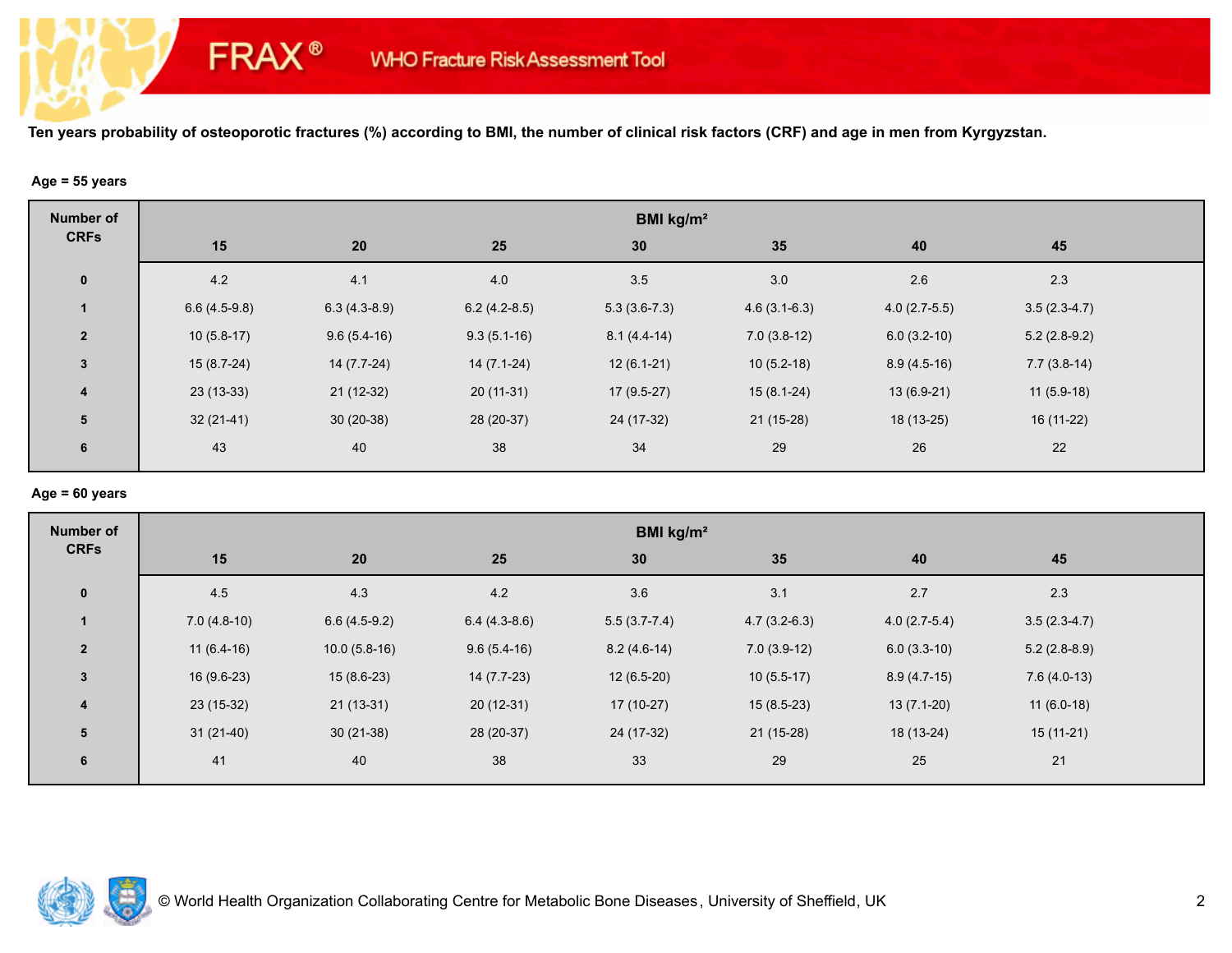### **Age = 65 years**

**FRAX®** 

| <b>Number of</b>        | BMI kg/m <sup>2</sup> |                |                |                |                |                |                |  |  |
|-------------------------|-----------------------|----------------|----------------|----------------|----------------|----------------|----------------|--|--|
| <b>CRFs</b>             | 15                    | 20             | 25             | 30             | 35             | 40             | 45             |  |  |
| $\mathbf 0$             | 4.9                   | 4.7            | 4.5            | 3.8            | 3.3            | 2.8            | 2.4            |  |  |
| $\mathbf{1}$            | $7.5(5.3-10)$         | $7.1(5.0-9.6)$ | $6.8(4.7-9.1)$ | $5.8(4.0-7.7)$ | $4.9(3.3-6.5)$ | $4.2(2.8-5.5)$ | $3.6(2.4-4.7)$ |  |  |
| $\overline{2}$          | $11(7.2-16)$          | $11(6.5-16)$   | $10(6.0-16)$   | $8.6(5.0-14)$  | $7.3(4.2-12)$  | $6.2(3.5-10)$  | $5.3(3.0-8.8)$ |  |  |
| $\mathbf{3}$            | $16(10-23)$           | $15(9.7-23)$   | $15(8.8-23)$   | $13(7.3-20)$   | $11(6.1-17)$   | $9.0(5.1-15)$  | $7.6(4.3-13)$  |  |  |
| $\overline{\mathbf{4}}$ | $23(15-31)$           | $22(15-31)$    | $21(13-31)$    | $18(11-27)$    | $15(9.2-23)$   | $13(7.6-20)$   | $11(6.3-17)$   |  |  |
| 5                       | $31(22-39)$           | $30(22-38)$    | 29 (21-37)     | $25(18-32)$    | $21(15-28)$    | 18 (13-24)     | 15 (11-21)     |  |  |
| 6                       | 40                    | 39             | 38             | 33             | 28             | 24             | 21             |  |  |

# **Age = 70 years**

| <b>Number of</b> | BMI kg/m <sup>2</sup> |                |                |                |                |                |                  |  |
|------------------|-----------------------|----------------|----------------|----------------|----------------|----------------|------------------|--|
| <b>CRFs</b>      | 15                    | 20             | 25             | 30             | 35             | 40             | 45               |  |
| $\mathbf 0$      | 5.4                   | 5.1            | 5.0            | 4.2            | 3.5            | 3.0            | $2.5\,$          |  |
| $\mathbf{1}$     | $8.2(5.7-10)$         | $7.7(5.4-9.9)$ | $7.3(5.2-9.5)$ | $6.1(4.3-8.0)$ | $5.1(3.6-6.7)$ | $4.3(3.0-5.7)$ | $3.6(2.5-4.8)$   |  |
| $\overline{2}$   | $12(8.0-18)$          | $11(7.3-17)$   | $11(6.8-16)$   | $8.9(5.6-13)$  | $7.4(4.6-11)$  | $6.1(3.8-9.2)$ | $5.1(3.1 - 7.7)$ |  |
| $\mathbf{3}$     | $18(11-27)$           | $17(10-25)$    | 16 (10.0-22)   | $13(8.1-19)$   | $11(6.6-16)$   | $8.8(5.4-13)$  | $7.3(4.4-11)$    |  |
| $\boldsymbol{4}$ | 26 (17-35)            | 24 (16-33)     | $22(15-32)$    | 18 (12-27)     | $15(9.9-22)$   | $13(8.0-19)$   | $10(6.5-16)$     |  |
| 5                | 36 (30-44)            | $33(27-42)$    | $31(25-39)$    | $26(21-34)$    | $22(17-28)$    | 18 (14-24)     | $15(11-20)$      |  |
| 6                | 46                    | 44             | 42             | 36             | 30             | 25             | 21               |  |

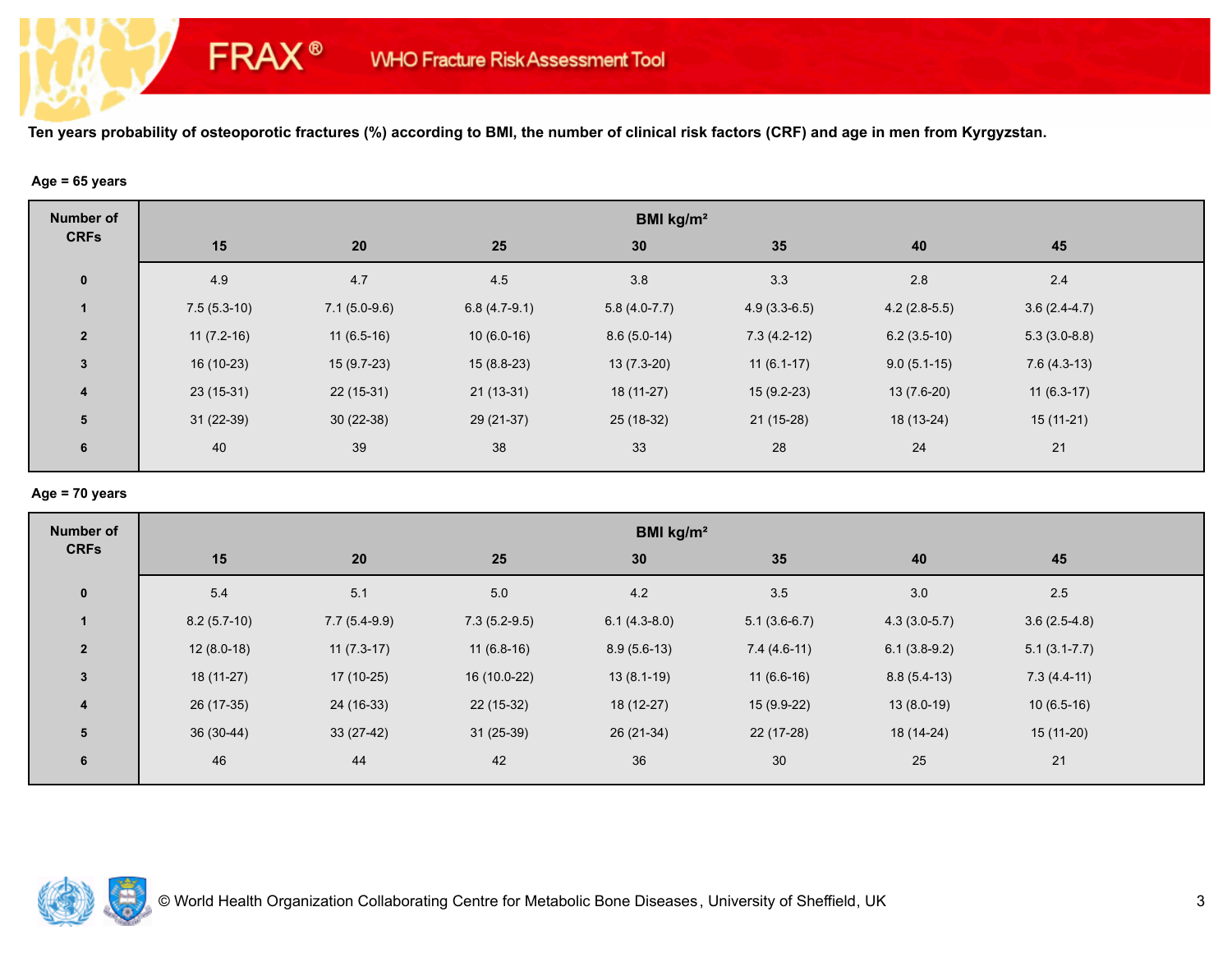### **Age = 75 years**

**FRAX®** 

| <b>Number of</b>        | BMI kg/m <sup>2</sup> |               |               |                |                |                |                |  |
|-------------------------|-----------------------|---------------|---------------|----------------|----------------|----------------|----------------|--|
| <b>CRFs</b>             | 15                    | 20            | 25            | 30             | 35             | 40             | 45             |  |
| $\mathbf 0$             | 6.1                   | 5.9           | 5.8           | 4.8            | 4.0            | 3.3            | 2.7            |  |
|                         | $9.7(6.4-15)$         | $9.1(6.2-13)$ | $8.6(6.0-11)$ | $7.0(4.9-8.9)$ | $5.8(4.0-7.2)$ | $4.7(3.3-5.9)$ | $3.9(2.7-5.0)$ |  |
| $\overline{2}$          | $15(8.8-24)$          | $14(8.4-22)$  | $13(7.9-19)$  | $10(6.4-15)$   | $8.5(5.2-13)$  | $6.9(4.3-10)$  | $5.7(3.5-8.3)$ |  |
| $\mathbf{3}$            | $23(12-35)$           | $21(12-32)$   | 19 (11-28)    | $15(9.0-23)$   | $13(7.3-19)$   | $10(5.9-15)$   | $8.3(4.7-13)$  |  |
| $\overline{\mathbf{4}}$ | $32(19-45)$           | $30(18-41)$   | 27 (17-38)    | 23 (14-32)     | $18(11-27)$    | $15(8.8-22)$   | $12(7.1-18)$   |  |
| 5                       | 44 (30-53)            | 41 (28-50)    | $38(27-47)$   | $32(23-41)$    | 27 (19-34)     | $22(15-29)$    | 18 (12-24)     |  |
| 6                       | 56                    | 53            | 50            | 43             | 37             | 31             | 25             |  |

## **Age = 80 years**

| <b>Number of</b> | BMI kg/m <sup>2</sup> |              |               |               |                |                |                |  |
|------------------|-----------------------|--------------|---------------|---------------|----------------|----------------|----------------|--|
| <b>CRFs</b>      | 15                    | 20           | 25            | 30            | 35             | 40             | 45             |  |
| $\mathbf 0$      | 6.8                   | 6.6          | 6.5           | 5.3           | 4.4            | 3.6            | 2.9            |  |
| $\mathbf{1}$     | $11(7.3-17)$          | $10(6.9-15)$ | $9.7(6.8-13)$ | $7.9(5.4-11)$ | $6.4(4.4-8.6)$ | $5.2(3.5-6.8)$ | $4.2(2.9-5.4)$ |  |
| $\overline{2}$   | 16 (9.9-26)           | $15(9.4-24)$ | $14(9.1-21)$  | $12(7.3-17)$  | $9.4(5.8-13)$  | $7.6(4.7-11)$  | $6.1(3.8-8.7)$ |  |
| $\mathbf{3}$     | 24 (14-36)            | $22(13-33)$  | $21(12-30)$   | 17 (10.0-25)  | $14(8.0-20)$   | $11(6.4-16)$   | $8.9(5.1-13)$  |  |
| $\boldsymbol{4}$ | $34(20-45)$           | $31(19-42)$  | 29 (19-39)    | 24 (15-33)    | $20(12-27)$    | $16(9.7-22)$   | $13(7.7-18)$   |  |
| 5                | 44 (30-53)            | 42 (28-51)   | $39(27-48)$   | $33(23-41)$   | 28 (19-35)     | $23(15-29)$    | 18 (12-24)     |  |
| 6                | 55                    | 53           | 50            | 44            | 37             | 31             | 26             |  |